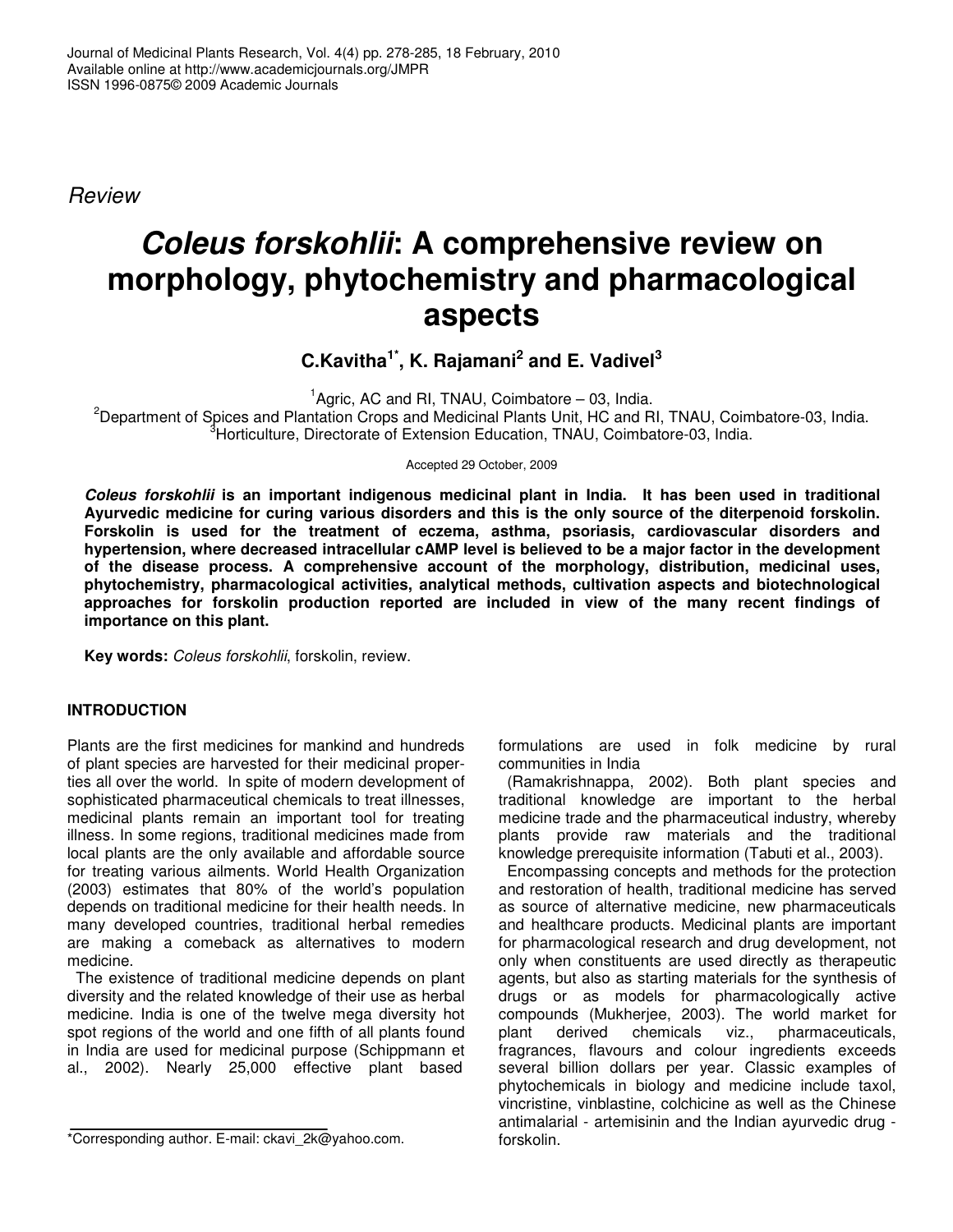## **Importance**

The therapeutic properties of forskolin, the main diterpene constituent of this plant contributed to the emergence of *C*. *forskohlii* as a taxon of importance in modern medicine. Forskolin is used for the treatment of eczema, asthma, psoriasis, cardiovascular disorders and hypertension, where decreased intracellular cAMP level is believed to be a major factor in the development of the disease process (Rupp et al., 1986). The presence of yellowish to reddish brown cytoplasmic vesicles in cork cells of *C*. *forskohlii* tubers is unique character of this plant and these vesicles store secondary metabolites including forskolin (Abraham et al., 1988).

## **ORIGIN AND GEOGRAPHICAL DISTRIBUTION**

Indian sub- continent is considered as the place of origin of *C. forskohlii* (Valdes et al*.,* 1987). It grows wild in the subtropical temperate climates of India, Nepal, Burma, Sri Lanka and Thailand. Apparently, it has been distributed to Egypt, Arabia, Ethiopia, tropical East Africa and Brazil (Willemse, 1985). In India, the plant is found mostly on the dry and barren hills (Anon, 1950). Latitudinal and altitudinal range for the occurrence of the species is between  $8^0$  and  $31^0$  N and 600 – 800 m, respectively.

## **SPECIES STATUS**

*C. forskohlii* Briq. is a member of the mint family, Lamiaceae. It is indigenous to India and is recorded in Ayurvedic *Materia Medica* under the Sanskrit name 'Makandi' and 'Mayani" (Shah, 1996). The taxonomic position of *C. forskohlii* is as follows:

| Kingdom        | Plantae       |
|----------------|---------------|
| Division       | Magnolophyta  |
| Class          | Magnoliopsida |
| Order          | - Lamiales    |
| Family         | - Lamiaceae   |
| Genus          | - Coleus      |
| <b>Species</b> | - forskohlii  |
|                |               |

The genus *Coleus* was first described by Loureiro in 1790 and the generic name was derived from the Greek word 'COLEOS' meaning sheath. All the species of *Coleus* have four didynamous, dedinate stamens, and the filaments of the stamens unite at their base to form a sheath around the style. The species name *forskohlii* was given to commemorate the Finnish botanist, Forskel. The genus *Coleus* consists of 150 species and the following species *viz., C. amboinicus*, *C. forskohlii*, *C. spicatus* and *C. malabaricus* occur naturally.

## **GENETIC BASE WITH CHROMOSOME PLOIDY AND VARIABILITY**

Reddy (1952) reported that *C. forskohlii* is diploid with n = 14. However, Riley and Hoff (1961) from their studies on chromosome numbers in South African dicotyledons reported that *C. forskohlii* is diploid with basic chromosome number  $n = 16$ . Bir and Saggoo (1982 and 1985) reported that Central Indian collections have basic number of  $n = 17$ , while South Indian collections have  $n =$ 15 and concluded that variability in base number of various members of the family could be due to aneuploidy at generic level which ultimately leads to morphological variations. Shah (1989) reported that populations from different ecogeographic areas vary greatly in their morphology.

Chromatographic analysis of *C. forskohlii* extracts from Brazil, Africa and India revealed that plants from each country produced different compounds in different quantities and the differences were attributed to genetic or climatic factors (Tandon et al*.,* 1979). A comparative assessment of the performance of two varieties of *C. forskohlii* revealed that the variety 'Maimul' exhibited significantly superior per cent of establishment and higher tuber yield per plant to variety 'Garmai' under Tamil Nadu conditions (Veeraragavathatham et al*.,* 1985). Similarly, wide variation for morphological and yield parameters among the genotypes of *C. forskohlii* was observed by several workers (Vishwakarma et al*.,* 1988; Shah, 1989; Prakash and Krishnan, 1994; Patil et al*.,* 2001; Kavitha et al., 2007).

# **BOTANICAL DESCRIPTION**

*C. forskohlii* is a perennial plant that grows to about 45 - 60 cm tall. It has four angled stems that are branched and nodes are often hairy. Leaves are 7.5 to 12.5 cm in length and 3 to 5 cm in width, usually pubescent, narrowed into petioles. Inflorescence is raceme, 15 - 30 cm in length; flowers are stout, 2 to 2.5 cm in size, usually perfect and calyx hairy inside. Upper lip of calyx is broadly ovate. The blue or lilac corolla is bilabiate. Lower lobes are elongated and concave so that they enclose the essential organs. The ovary is four parted and stigma is two lobed and the flower is cross-pollinated by wind or insects (Bailey, 1942). The root is typically golden brown, thick, fibrous and radially spreading. Roots are tuberous, fasciculated, 20 cm long and 0.5 to 2.5 cm in diameter, conical fusiform, straight, orangish within and strongly aromatic. *C. forskohlii* is the only species of the genus to have fasciculated tuberous roots. The entire plant is aromatic. The leaves and tubers have quite different odours. However, the growth habit of *C*. *forskohlii* is strikingly variable being erect, procumbent or decumbent. Similarly, the root morphology in different populations is also fascinatingly diverse, being tuberous, semi tuberous or fibrous (Shah, 1989).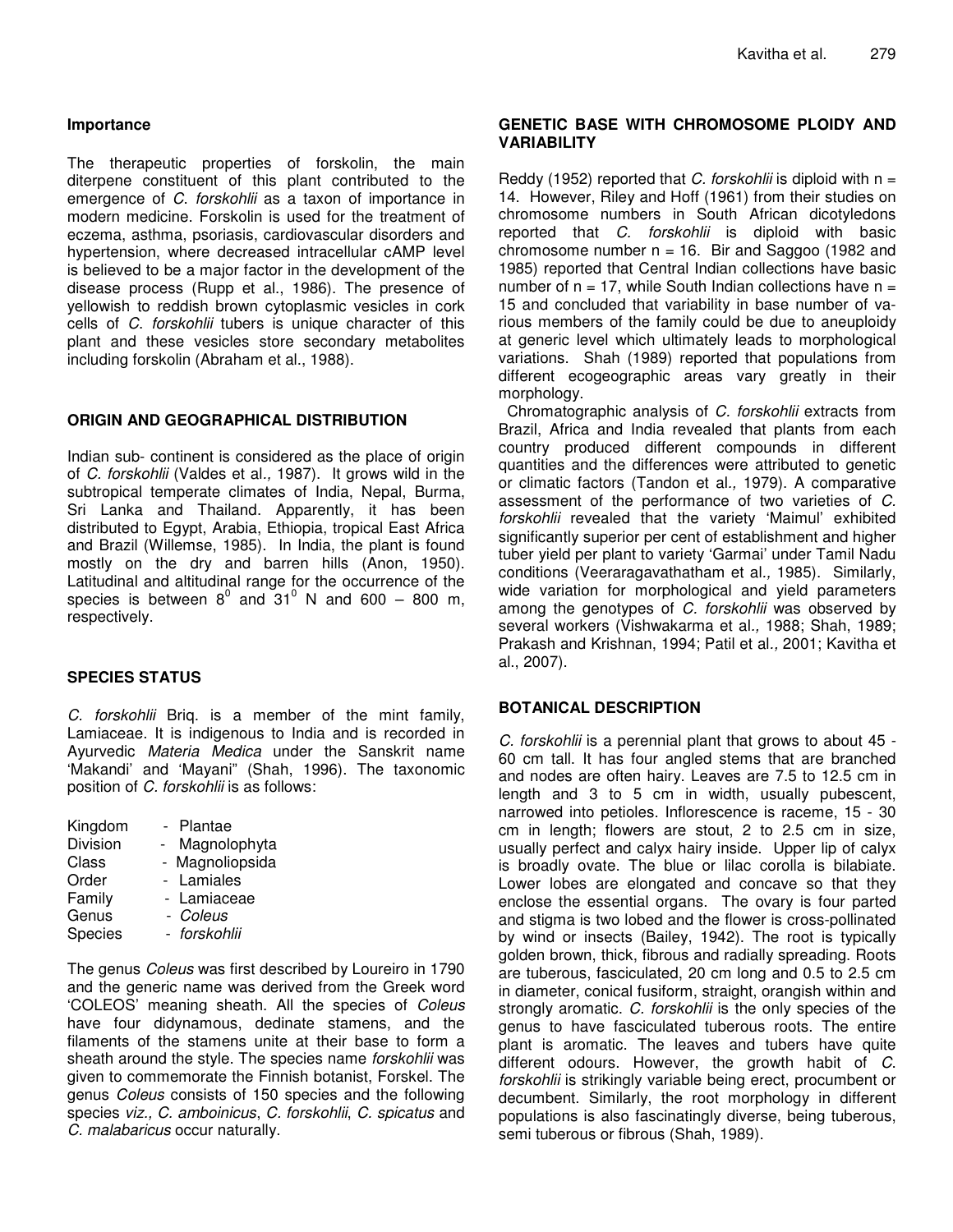# **CULTIVATION PRACTICES**

*C. forskohlii* thrives well in red, sandy loam soils with a pH ranging from 5.5 to 7. Humid climate with relative humidity between 83% - 95% and a temperature of 10 to  $25^{\circ}$ C is ideal for the crop. It requires an annual rainfall of 100 to 160 cm, necessarily between June-September (Shah and Kalakoti, 1998). It is propagated by seeds as well as vegetatively by terminal stem cuttings. Seed propagation is difficult and slow whereas propagation by terminal stem cutting is easy and economical. 10 to 12 cm long terminal cuttings with 3 to 4 pairs of leaves are planted in nursery beds to induce rooting. When the cuttings are one month old and have produced sufficient roots, they are transplanted to the main field. The best period for planting is during June/July and September/ October and rooted cuttings should be planted at the interval of 60 cm. Regular care about watering, weeding and plant protection should be taken (Rajamani and Vadivel, 2009). The crop responds well to organic and inorganic fertilizers. Organic manure is required to the level of 140 kg on  $30^{\text{th}}$  day and  $45^{\text{th}}$  day of planting. A combination of 40 kg N, 60 kg  $P_2O_5$  and 50 kg  $K_2O$  per ha is optimum for obtaining the maximum fresh (120 t/ha) and dry (3.982 t/ha) tuber yield. Half the dose of N, the whole P and whole K may be applied as the basal dose followed by the remaining half N, 30 days after planting as top dressing (Veeraragavathatham et al., 1985). C*oleus* plants raised in presence of the arbuscular mycorrhizal fungi *Glomus bagyarajii*, showed an increase in plant growth and forskolin content over those grown in the absence of AM fungi (Sailo and Bagyaraj, 2005). The leaf eating caterpillars, mealy bugs and root knot nematodes are the important pests that attack this crop. The wilt caused by *Fusarium chlamydosporum* is a very serious soil-borne disease but inoculation with *Trichoderma viride* and *Glomus mosseae* will give the best result in controlling the disease (Boby and Bagyaraj, 2003). The root rot caused by *Macrophomina phaseolina* affects the tuber yield up to 100% and application of bioformulation viz., *Trichoderma harzianum* and zinc sulphate exerted maximum reduction in root rot incidence (Kamalakannan et al., 2006). The crop is ready for harvest 4 1/2 to 5 months after planting. The plants are uprooted, the tubers separated, cleaned and sun dried. On an average, a yield of 800 to 1000 kg/ha of dry tubers may be obtained. However, if proper cultivation practices are applied, a yield of up to 2000 to 2200 kg/ha of dry tubers can be easily obtained (Rajamani and Vadivel, 2009).

*C. forskohlii* is mainly cultivated under contract farming system in India. A study conducted by Agila et al. (2006) concluded that minimum risk in farming, assured price for the harvested produce, reduction in price risk, elimination of middlemen, assured income and availability of financial support, technical guidance from the company, timely availability of inputs, awareness about appropriate tech-

nology are the major effective factors for better performance of the coleus contract farming.

## **MEDICINAL USES**

In India, the major medicinal species of *Coleus* is the tuberous *C*. *forskohlii*. *C. amboinicus*, *C*. *blumei*, *C*. *malabaricus* and *C*. *scutellaroides* are other species and are mainly used to treat dysentery and digestive disorders (De Souza et al., 1983). *C*. *forskohlii* is widely used in different countries for various ailments. In Egypt and Africa, the leaf is used as an expectorant, emmenagogue and diuretic. In Brazil, it is used as a stomach aid and in treating intestinal disorders (Valdes et al., 1987). It is used as a condiment in India and the tubers are prepared as pickle and eaten. In traditional Ayurvedic systems of medicine, *C*. *forskohlii* has been used for treating heart diseases, abdominal colic, respiratory disorder, insomnia, convulsions, asthma, bronchitis, intestinal disorders, burning sensation, constipation, epilepsy and angina (Ammon and Muller, 1985). The roots are also used in treatment of worms and to alleviate burning in festering boils. When mixed with mustard oil, the root extract is applied to treat eczema and skin infections. The plant is also used for veterinary purposes (De Souza and Shah, 1988). Forskolin is also used in the preparation of medicines preventing hair greying and restoring grey hair to its normal colour. Though grouped as a medicinal plant, it also contains essential oil in tubers, which has very attractive and delicate odour with spicy note (Misra et al., 1994). Essential oil has potential uses in food flavouring industry and can be used as an antimicrobial agent (Chowdhary and Sharma, 1998).

# **PHYTOCHEMISTRY**

The tuberous root extracts of *C*. *forskohlii* contain minor diterpenoids *viz.,* deactylforskolin, 9 - deoxyforskolin, 1, 9 -deoxyforskolin, 1, 9 - dideoxy - 7 - deacetylforskolin in addition to forskolin (7  $\beta$  - acetoxy - 8, 13-epoxy-1 $\alpha$ , 6  $\beta$ , 9 α- trihydroxylabd-14-en-11-one) (Ammon and Kemper, 1982 and De Souza and Shah, 1988).



Forskolin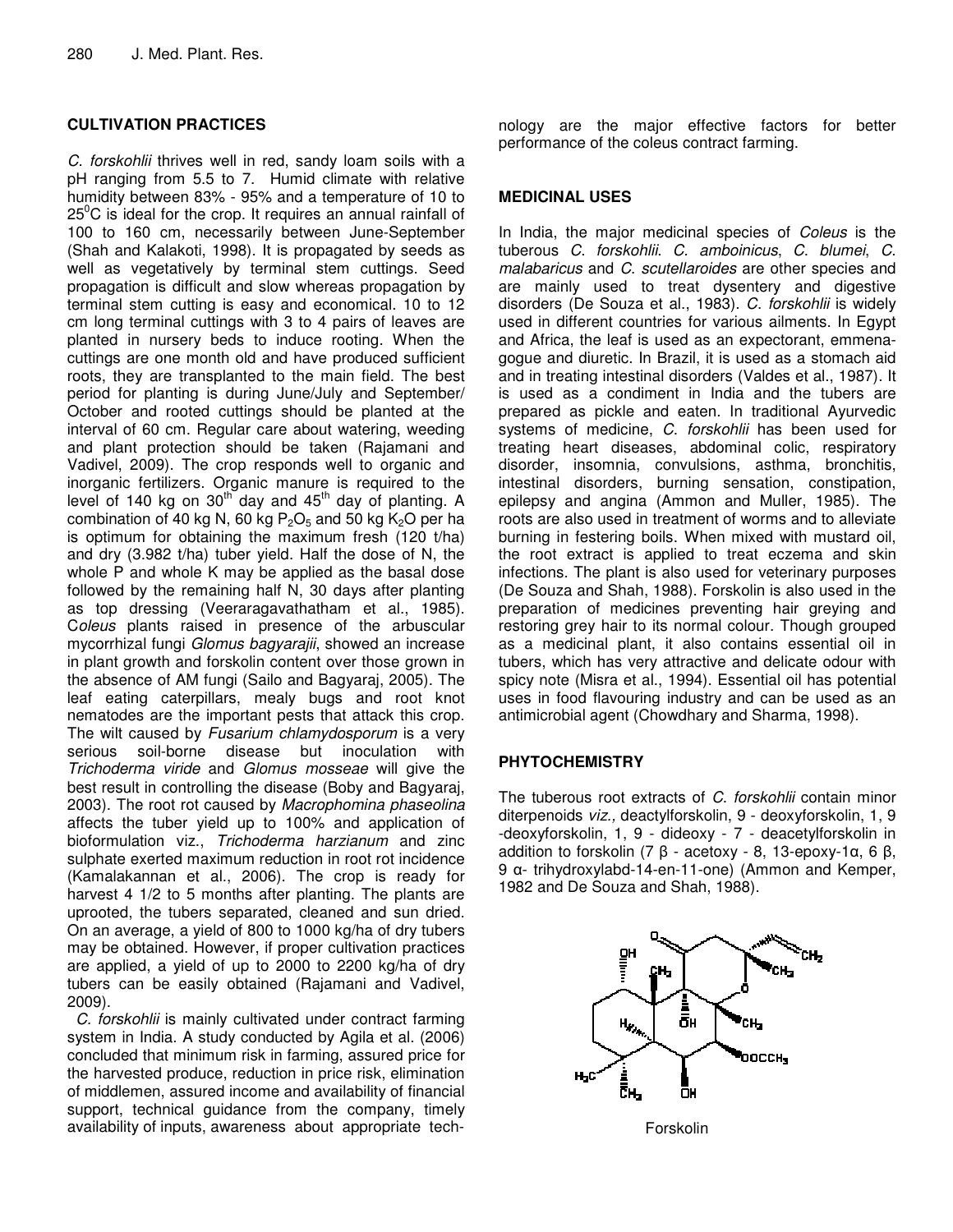Forskolin was discovered in the year 1974 and was initially referred to as coleonol. After the identification of other coleonols and diterpenoids the name was later changed to forskolin (Saksena et al*.*, 1985). Shah et al*.* (1980) reported that forskolin occurred exclusively in *C. forskohlii* and could not be detected in six other *Coleus* species *viz*., *C*. *amboinicus*, *C*. *blumei*, *C*. *canisus*, *C*. *malabaricus*, *C*. *parviflorus* and *C*. *spicatus* and six taxonomically related *Plectranthus* species *viz*., *P*. *coesta*, *P*. *incanus*, *P*. *melissoides*, *P*. *mollis*, *P*. *rugosus* and *P*. *stocksii*. Studies carried out using one hundred samples belonging to species of *Coleus*, *Orthosiphon* and *Plectranthus* of the sub family Ocimoideae at Japan also revealed the absence of forskolin in all the samples.

Second generation forskolin derivatives viz.,  $\Delta^5$ -6-deoxy-7-deacetyl-7-methyl amino carbon forskolin (HIL 568), a potential antiglaucoma agent and 6-(3-dimethylamino propionyl) forskolin hydrochloride (NKH 477), a potential cardiotonic agent were developed (Hosono et al*.,* 1990). Newer compounds are being identified from the root extracts of *C*. *forskohlii*. Xu *et* al. (2005) obtained six compounds from the roots of *C*. *forskohlii* and identified structures as 14-deoxycoleon U, demethylcryptojaponol, alpha-amyrin, betulic acid, alpha-cedrol and betasitosterol and the compounds *viz*., alpha-amyrin and betulic acid were isolated from *C*. *forskohlii* for the first time. Two new diterpenoids forskolin I (1alpha, 6 betadiacetoxy-7 beta, 9alpha-dihydroxy-8,13-epoxylabd-14 en-11-one) and J, (1alpha,9alpha-dihydroxy-6beta,7betadiacetoxy-8,13-epoxylabd-14-en-11-one) were isolated from *C*. *forskohlii* plants collected in Yunnan Province (Shen and Xu, 2005).

Recently, two more new labdane diterpene glycosides, forskoditerpenoside A, B were also isolated from the ethanol extract of the whole plant (Shan et al., 2007). This was the first report about the occurrence of glycosides derived from labdane diterpene in the nature and these compounds showed relaxative effects on isolated guinea pig tracheal spirals *in vitro*. Later, three new minor labdane diterpene glycosides, forskoditerpenoside C, D and E and a novel labdane diterpene forskoditerpene A from the ethanol extract of the whole plant of *C*. *forskohlii* were isolated (Shan et al., 2008). Forskoditerpenoside C, D and E showed relaxative effects on isolated guinea pig tracheal spirals *in vitro* and an unusual 8,13-epoxy-labd-14-en-11-one glycoside pattern. Forskoditerpene A is the first known labdane derivative with a spiro element. Forskolin is in great demand in Japan and European countries for its medicinal use and related research purposes.

## **Mechanism of action**

Forskolin being the major chemical constituent of the tuber, herbal preparations of it act on various multiple pharmacologic mechanisms. The blood pressure lowering and antispasmodic effects of extracts of *C. forskohlii* roots were reported by Dubey et al*.* (1974) based on the extensive screening of Indian plants for biological activity at the Central Drug Research Institute, Lucknow. De Souza (1977) found that the methanol extracted from the root tuber is helpful in lowering blood pressure and positive inotropic activities in animal models. Singh and Tandon (1982) compared physico-chemical properties of coleonol, forskolin and their derivatives and reported that the two compounds do not have the same structure and are stereoisomers that is, they differed only in the configuration of the acetate (-OAc) group at carbon 7; in forskolin it was  $\beta$  while in colenol it was  $\alpha$ . The pharmacological studies of forskolin and coleonol indicated that they had identical properties (Seamon and Daly, 1981).

The principle mechanism by which forskolin exerts its hypotensive activity is by stimulation of adenylate cyclase and thereby increasing cellular concentrations of the second messenger cyclic AMP (cAMP) (Seamon et al., 1981). Forskolin directly activates almost all hormonesensitive adenylate cyclases in intact cells, tissues and even solubilised preparation of adenylate cyclase (Metzger and Lindner, 1981). The unique feature of this activation is that the site of action for forskolin is the catalytic subunit of the enzyme or a closely associated protein (Seamon and Daly, 1981). Of the 9 types of adenylate cyclase in humans, forskolin can activate all except type IX, which is found in spermatozoa (Iwatsubo et al., 2003). Stimulation of adenylate cyclase is thought to be the mechanism by which forskolin relaxes a variety of smooth muscles. This action of forskolin proved the potential use of the molecule, not only as an invaluable research tool for understanding cyclic – AMP dependent physiological processes, but also as a potential therapeutic agent for diseases like cardiac insufficiency, hypertension, glaucoma, thrombosis, asthma and metastatic condition (Seamon, 1984).

Forskolin, by increasing cAMP level in turn, inhibits basophil and mast cell degranulation and histamine release, (Marone et al., 1987) lowers blood pressure (Dubey et al., 1981) and intraocular pressure, (Caprioli et al., 1984) inhibits platelet aggregation, (Agarwal and Parks, 1983; Wong, 1993) promotes vasodilation, (Dubey et al., 1981; Wysham et al., 1986) bronchodilation, (Lichey et al., 1984) and thyroid hormone secretion (Hays et al., 1985; Roger et al., 1987) and stimulates lipolysis in fat cells (Haye et al., 1985; Roger et al.,1987).

# **Heart disorder**

Forskolin has a positive inotropic action on cardiac tissue via increased cAMP levels. Detailed pharmacological studies established that forskolin lowered normal or elevated blood pressure in different animal species through a vasodilatory effect and it had a positive inotropic action on the heart muscle (De Souza et al., 1983;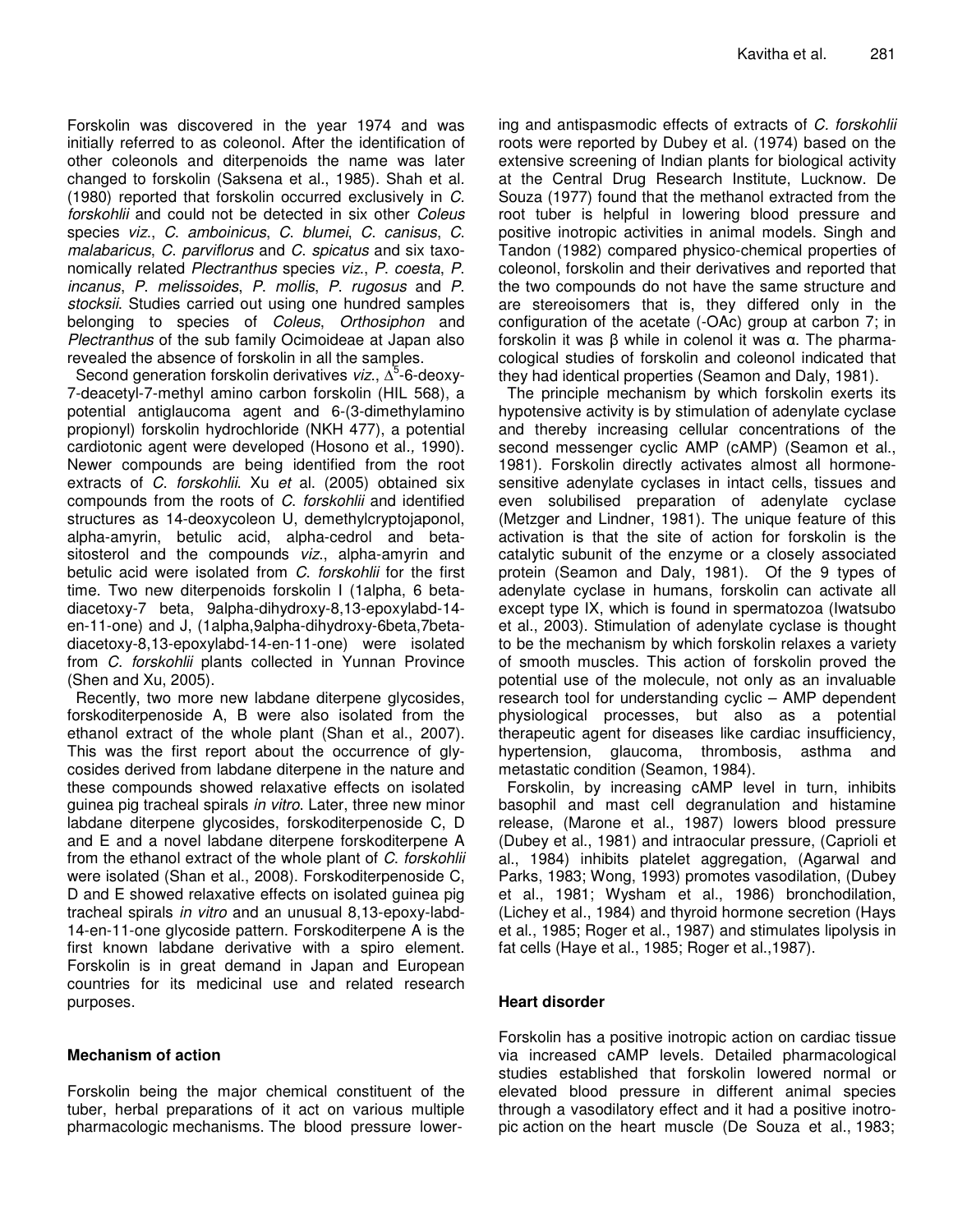Dubey et al., 1981).

## **Glaucoma**

The effect of forskolin on aqueous humour dynamics and intraocular pressure was first described by Capriole and Sears (1983). The topical application of forskolin lowered the intraocular pressure in rabbits, monkeys and healthy human volunteers and it was associated with a reduction in aqueous inflow and no change in outflow facility indicating the potential of forskolin as a therapeutic agent in the treatment of glaucoma. However Lee et al. (1987) reported that forskolin had no lasting effect on intraocular pressure in monkeys with glaucoma. It also showed no effect on humans in reducing aqueous flow when applied topically to the eye (Brubaker et al., 1987).

# **Asthma**

Forskolin was studied as bronchodilator for its potential use in the treatment of asthma (Bruka, 1986). It blocked bronchospasm, the chief characteristic of asthma and bronchitis in guinea pigs caused by histamine and leukotriene C-4 (Kreutner et al., 1985). In human basophils and mast cells, forskolin blocked the release of histamine and leukotriene C-4 (Marone et al., 1987). A study involving human revealed that inhaled forskolin powder formulations were capable of causing bronchodilation in asthma patients (Bauer et al., 1993).

Forskolin seems to be a promising drug if used in an appropriate dosage for treatment of patients with congestive heart failure, glaucoma and asthma (Rupp et al*.,* 1986; De Souza and Shah, 1988).

# **Antithrombotic effect**

Forskolin inhibits platelet aggregation through adenylate cyclase stimulation, augmenting the effects of prostaglandins (Siegl et al., 1982; Adnot et al., 1982). Its antithrombotic properties may be enhanced by cerebral vasodilation and it was observed in rabbits. This vasodilation was not potentiated by adenosine (Wysham et al., 1986). The use of crude *C. forskohlii* extract as a rational phytotherapeutic antithrombotic has been proposed (De Souza., 1993).

# **Anti-obesity**

Henderson et al*.* (2005) suggested that *C. forskohlii* does not appear to promote weight loss but may help mitigate weight gain in overweight females with apparently no clinically significant side effects. The antiobesity effects of *C*. *forskohlii* were investigated in ovariectomized rats

(Han et al., 2005) and the administration of *C*. *forskohlii* extracts reduced body weight, food intake and fat accumulation in those rats suggesting that *C*. *forskohlii* may be useful in the treatment of obesity.

## **Other uses**

In addition to its cAMP stimulating activity, forskolin inhibits the binding of platelet-activating factor (PAF), independently of cAMP formation (Wong, 1993). Forskolin also appears to have an effect on several membrane transport proteins and inhibits glucose transport in erythrocytes, adipocytes, platelets and other cells (Mills et al., 1984). Forskolin also produces cyclic AMP independent effects through modulation of nicotinic acetylcholine receptor channel, desensitization, modulation of voltage dependent potassium channels, and reversal of multidrug resistance (Morris et al*.,* 1991).

The safety of *C*. *forskohlii* and forskolin has not been fully evaluated. It should be avoided in people with ulcers, because it may increase stomach acid levels (Seamon et al., 1981).

# **EXTRACTION AND SEPARATION OF FORSKOLIN**

Forskolin is extracted from tuber. The tubers are harvested at 75 to 85% moisture level on wet basis and stored at less than 12% moisture after drying. Sun drying required longer period than mechanical drying and recorded the lowest recovery of forskolin. Tubers mechanically dried at 40°C with tuber slice thickness of 0.5 cm and packed in polyethylene lined gunny bag retained the highest amount of forskolin (Rajangam, 2005). Different chromatographic methods are employed for quantification of forskolin and gas-liquid chromatography (GLC) method is the first developed method (Inamdar et al., 1980). Later, thin layer and high performance liquid chromatographic (HPLC) methods are employed. HPLC method is found to be more rapid and less sensitive than GLC and used to monitor variation in forskolin content in different germplasm (Inamdar et al., 1984). A monoclonal antibody specific for forskolin has been developed for affinity isolation of forskolin and it has been used for extremely sensitive quantification of forskolin in plant tissues at different stages of development (Yanagihara et al., 1996). Nuclear magnetic resonance data and a gas chromatography-mass spectral method are also used for forskolin quantification (Demetzos et al., 2002). Reversed-phase liquid chromatography with a photodiode array detector at 210 nm is successful in the qualitative and quantitative evaluation of forskolin in plant material and in market products claiming to contain forskolin (Schanebera and Khan, 2003). A simple, safe, rapid and economical reverse phase high performance liquid chromatography (RP-HPLC) method using activated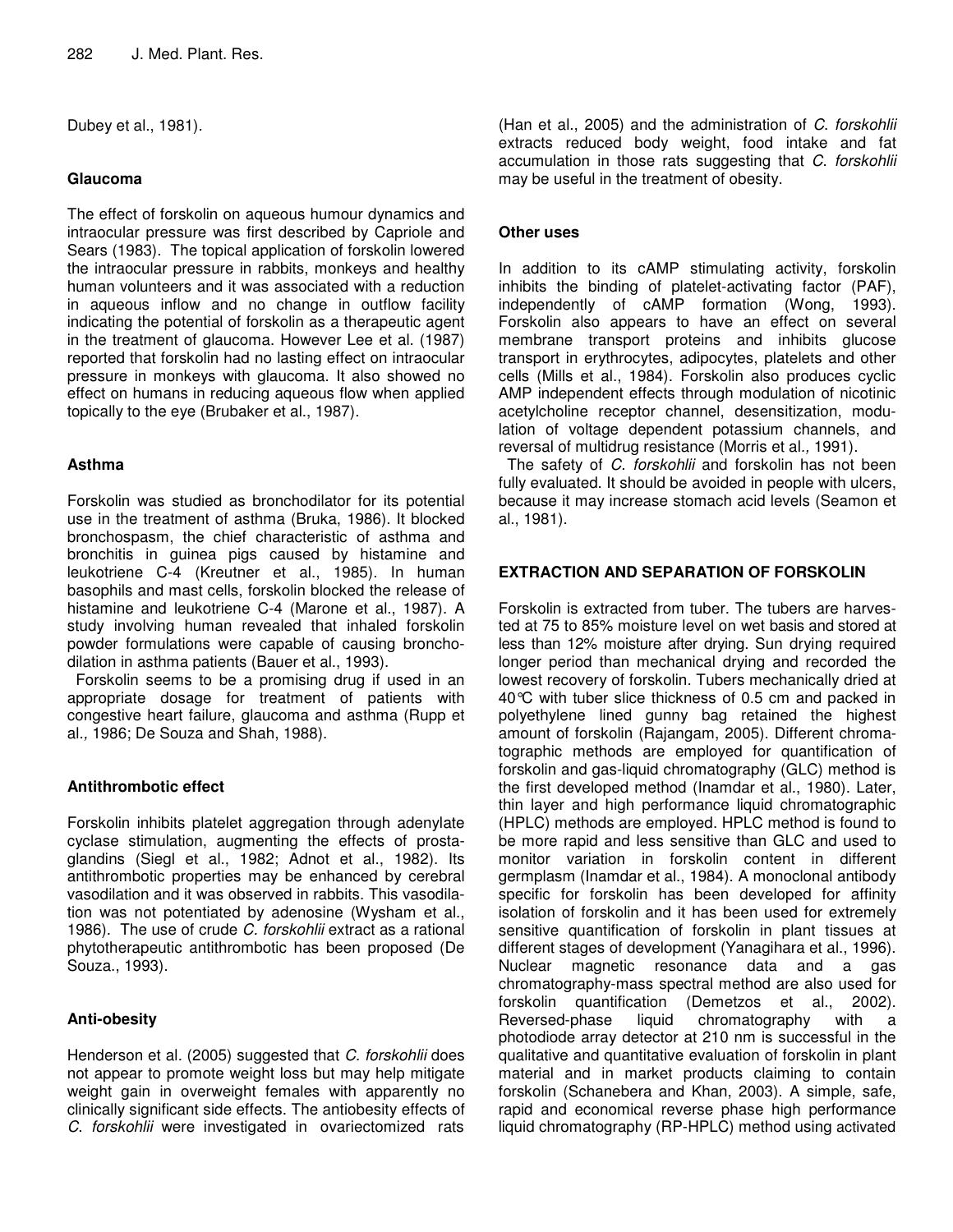charcoal as an adsorbent in column is developed for the isolation of high-purity forskolin (Saleem et al., 2006). Wu et al. (2007) reported that HPLC-ELSD fingerprint method can be used in quality control of *C*. *forskohlii.*

## *IN VITRO* **PROPAGATION**

*In vitro* propagation is useful for mass multiplication and germplasm conservation of any plant species. *C. forskohlii* being succulent in nature responds well to *in vitro* propagation and various explants *viz*., nodal segments, shoot tip, leaf etc., are effectively used. Sharma et al. (1991) reported that nodal segments as explants on MS medium supplemented with Kn (2.0 mg/l) and IAA (1.0 mg/l) are rooted well and their plantlets were established successfully under field conditions. Shoot tip explants from 30 days old aseptically germinated seedlings are also used for multiplication using 2 mg/l of 6-benzylaminopurine (Sen and Sharma, 1991). Reddy et al*.* (2001) developed a plant establishment protocol from leaf derived callus and found that the *in vitro* raised plants produce comparable quantity of forskolin with that of wild plants. Complete plantlets of *C. forskohlii* were developed within 35-40 days by culturing shoot tip explants in MS medium containing 0.57 *M* IAA and 0.46 *M* kinetin through direct multiplication at the rate of 12.5 shoots per explant (Rajasri and Sabita, 2001). The significance of the protocol is the formulation of growth regulators which affected very fast multiplication of the plant in less time that is, one-third time less of the hitherto known methods. Leaf explants of *C. forskohlii* induced callusing when cultured on MS media supplemented with 1 mg/L BAP with 2 mg/L NAA. Regeneration of shootlets is observed after 7 weeks of initial culture (Anbazhagan et al., 2005).

## *IN VITRO* **FORSKOLIN PRODUCTION**

Study on tissue culture methods for forskolin production was carried out because of the relatively modest content of forskolin in the plant has limited its development as a drug (Mukherjee et al., 2000). Forskolin was identified in shoot differentiating culture, micropropagated plants and root organ suspension by TLC and HPLC. Forskolin produced by shoot differentiating culture was similar as that of the micropropagated plants whereas root organ suspension showed only traces of forskolin (Sen et al., 1992).

Krombholz et al. (1992) reported that root cultures of *C. forskohlii* initiated from primary callus or IBA-treated suspension cultures and maintained on Gamborg's B5 medium containing 1 mg/l IBA produced forskolin and its derivatives in amounts ranging from 500 to 1300 mg/kg dry weight, corresponding to about 4 to 5 mg/l.

Suspension cultures derived from gall calli which were obtained following infection with *Agrobacterium tumefaciens* (C58) were established in *C. forskohlii*. Studies on cell line selection following single cell cloning

or cell aggregate cloning were carried out to select cell lines capable of fast growth and for producing high level of forskolin. A fast growing cell line (GSO-5/7) was found to accumulate 0.021% forskolin in 42 days. The effect of cultural conditions on cell growth was studied to identify factors influencing biomass yield. Cell growth in suspension was found to be influenced significantly by carbon source, initial cell density and light or dark condition. Optimal cell growth (20 fold increase in biomass in a 42 day period) was obtained when the cells were grown in dark condition in B5O media containing 3% sucrose as sole carbon source with an initial cell density of 1.5 x 10(5) cells per ml. Forskolin accumulation was maximum (0.021%) in the stationary phase of cell growth. These suspension cultures showed continuous and stable production of forskolin (Mukherjee et al., 2007)

Molecular cloning and functional expression of geranylgeranyl pyrophosphate synthase from *C. forskohlii* have been demonstrated. Engprasert et al. (2004) proposed that forskolin was synthesised from Isopentenyl diphosphate (IPP), a common biosynthetic precursor via a non-mevalonate pathway. GGPP synthase is thought to be involved in the biosynthesis of forskolin, which is primarily synthesised in the leaves and subsequently accumulates in the stems and roots.

## **Conclusion**

In the present review, an attempt has been made to congregate the morphology, distribution, medicinal uses, phytochemistry, analytical methods and various aspects of *C. forskohlii*. The available evidence indicates that *C. forskohlii* is the only known natural source of the diterpenoid forskolin. The pharmacological and biochemical investigations established that forskolin possesses multifaceted biological activities. But most of the studies used concentrated extract of forskolin in a non-oral delivery form for treating various disorders in animal models only and the effect of oral forskolin in humans has not been well established. Moreover still, there is paucity for the mechanism of other bioactive principles present in the herb except forskolin. Further researches in view of applicability of forskolin for treating human ailments without side effects and activity of other bioactive principles other than forskolin are needed.

#### **REFERENCES**

- Abraham Z, Srivastava SK, Bagchi CA (1988). Cytoplasmic vesicles containing secondary metabolites in the roots of *Coleus forskohlii*. Curr. Sci. 57:1337-1339.
- Adnot S, Desmier M, Ferry N, Hanoune J, Sevenet T (1982). Forskolin (a powerful inhibitor of human platelet aggregation). Biochem. Pharmacol. 31:4071-4074.
- Agarwal KC, Parks RE Jr (1983). Forskolin: a potential antimetastatic agent. Int. J. Cancer. 32:801-804
- Ammon HP, Kemper FH (1982). Ayurveda: 3000 years of Indian traditional medicine. Med Welt*.* 33:148-153.
- Agila R, Manoharan M, Ravi KC (2006). Performance of *Coleus* under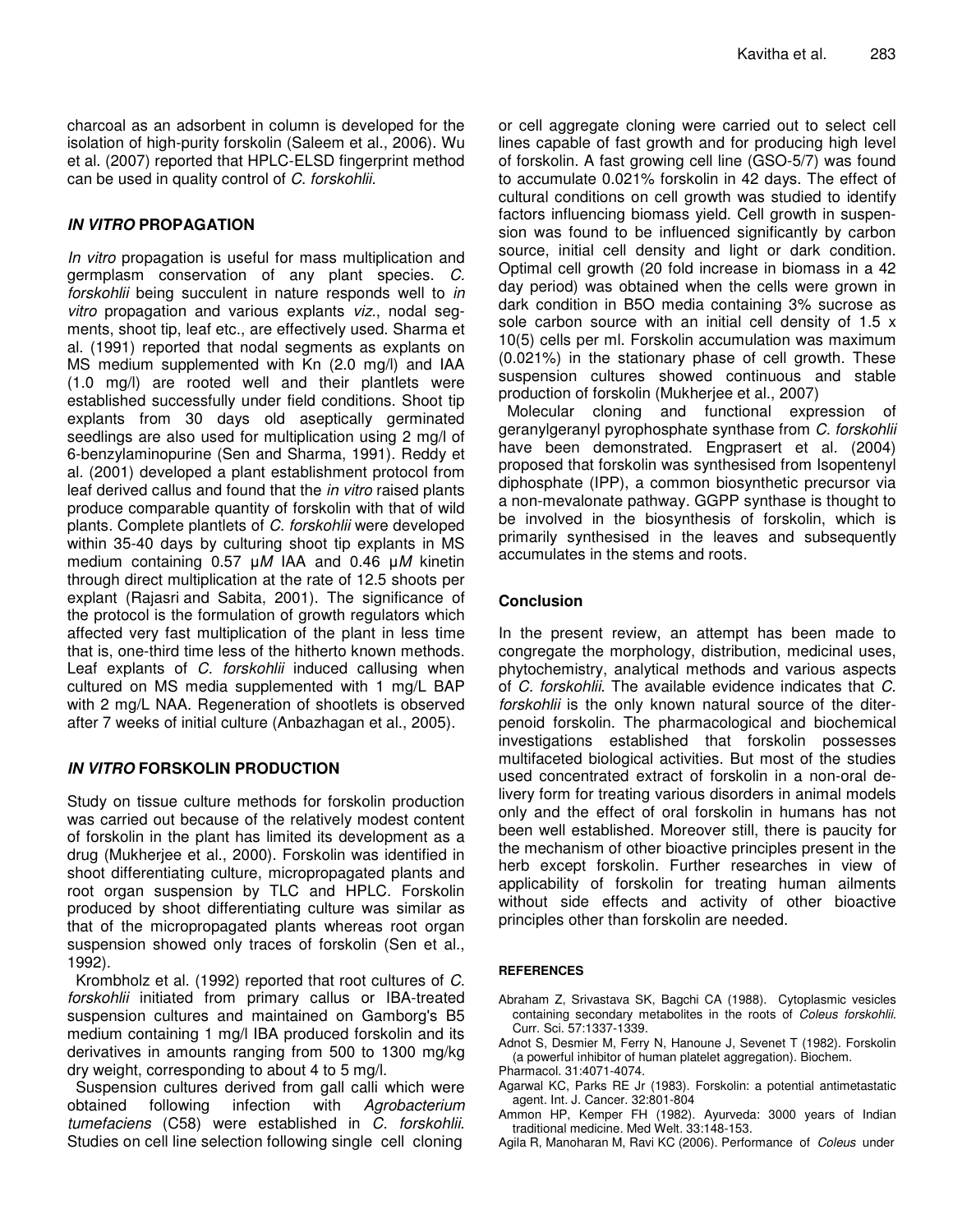- Contract farming. In: Proceedings of International conference on Globalization of Traditional, Complementary and Alternative Systems of Medicine held at TNAU, Coimbatore, p.24.
- Kamalakannan K, Mohan L, Samiyappan R, Chandrasekaran A Valluvaparidasan V (2006). Development of inoculum dependent management strategies for the control of Coleus (Coleus forskohlii) roo trot caused by Macrophomina phaseolina. In: Proceedings of International conference on Globalization of Traditional, Complementary and Alternative Systems of Medicine held at TNAU, Coimbatore, p.45.
- Ammon HPT, Muller AB (1985). Forskolin: from an ayurvedic remedy to a modern agent. Planta Med. 46: 473-477.
- Anbazhagan K, Sathish Kumar N, Hemavathi V, Sathyanarayana BN (2005). In vitro morphogenesis in Coleus forskohlii. J. Med. Aromatic Plant Sci. 27: 253-256.
- Anonymous (1950). *Coleus forskohlii*. In: Wealth of India Raw materials, Vol. II. Central Scientific and Industrial Research, New Delhi. 308p.
- Bailey LH (1942). Standard Cyclopedia of Horticulture, Macmillan, New York.
- Bauer K, Dietersdorder F, Sertl K, Kaik B, Kaik G (1993). Pharmacodynamic effects of inhaled dry powder formulations of fenoterol and colforsin in asthma. Clin. Pharmacol. Ther. 53:76-83.
- Bir SS, Saggoo MIS (1982). Cytology of some members of Labiatae from Central India. In: Proc. Natl. Acad. Sci. India. Section B (Biol. Sci.). 52:107-112.
- Bir SS, Saggoo MIS (1985). Cytological studies on members of family Labiatae from Kodaikanal and adjoining areas (South India). In: Proc. Indian Acad. Sci. (Plant Sci.). 94: 619-626.
- Boby VU, Bagyaraj DJ (2003). Biological control of root-rot of Coleus forskohlii Briq. using microbial inoculants .World J. Microbiol. Biotechnol*.* 19:175-180.
- Brubaker RF, Carlson KH, Kullerstrand LJ, McLaren JW (1987). Topical forskolin (colforsin) and aqueous flow in humans. Arch Ophthalmol. 105: 637-641.
- Bruka JF (1986). Forskolin: Its chemical biological and medical potential. In: Proceedings of the International Symposium on Forskolin (R.H. Rupp, N.J. De Souza and A.N. Dohadwalla. eds.) Hoechst India Ltd., Bombay. pp. 117-136.
- Caprioli J, Sears M (1983). Forskolin lowers intraocular pressure in rabbits, monkeys and man. Lancet. 8331: 958–960.
- Caprioli J, Sears M, Bausher L (1984). Forskolin lowers intraocular pressure by reducing aqueous inflow. Invest Ophthalmol Vis Sci. 25: 268-277.
- Chowdhary AR, Sharma ML (1998). GC-MS investigations on the essential oil from *Coleus forskohlii* Briq. Indian Perfumer 42:15-16.
- De Souza NJ (1977). In: Proceedings of the Third Asian symposium on medicinal plants and species. Colombo, Sri Lanka, UNESCO. pp. 83- 92.
- De Souza NJ (1991). *Coleus forskohlii* Briq The Indian plant source of forskolin. In: Recent Adv. Med. Arom. and Spice crops (Roy Choudhuri. ed.). Today and Tomorrows Printers and Publishers, New Delhi. 1: 83-91.
- De Souza NJ (1993). Industrial development of traditional drugs: the forskolin example. A mini-review. J. Ethnopharmacol. 38: 177-180.
- De Souza NJ, Shah V (1988). Forskolin an adenylate cyclase activating drug from an Indian herb. Econ. Med. Plant Res. 2: 1-16.
- De Souza NJ, Dohadwalla AN, Reden J (1983). Forskolin: a labdane diterpenoid with antihypertensive, positive inotropic, platelet aggregation inhibitory, and adenylate cyclase activating properties. Med. Res. Rev. 3: 201-219.
- Demetzos C, Kolocouris A, Anastasaki T (2002). A simple and rapid method for the differentiation of C-13 manoyl oxide epimers in biologically important samples using GC-MS analysis supported with NMR spectroscopy and computational chemistry results. Bioorg Med Chem Lett . 12:3605-3609.
- Dubey MP, Srimal RC, Nityanand S, Dhawan BN (1981). Pharmacological studies on coleonol, a hypotensive diterpene from Coleus forskohlii . J. Ethnopharmacol. 3: 1-13.
- Dubey MP, Srimal RC, Patnaik GK, Dhawan BN (1974). Blood pressure lowering and antispasmodic effects of *C. forskohlii* Briq. Indian J. Pharm. 6: 15.
- Engprasert S, Taura F, Kawamukai M, Shoyama Y (2004). Molecular cloning and functional expression of geranylgeranyl pyrophosphate synthase from *Coleus forskohlii* Briq. BMC Plant Biol. 18:18
- Han LK, Morimoto C, Yu RH, Okuda H (2005) Effects of *Coleus forskohlii* on fat storage in ovariectomized rats. Yakugaku Zasshi. 125: 449-453
- Haye B, Aublin JL, Champion S (1985). Chronic and acute effects of forskolin on isolated thyroid cell metabolism. Mol. Cell. Endocrinol. 43: 41-50.
- Henderson S, Magu B, Rasmussen C, Lancaster S, Kerksick C, Smith P, Melton C, Cowan P, Greenwood M, Earnest C, Almada A, Milnor P, Magrans T, Bowden R, Ounpraseuth S, Thomas A, Kreider RB (2005). Effects of *Coleus forskohlii* supplementation on body composition and hematological profiles in mildly overweight women. J. Int. Soc. Sports Nutr. 9: 54-62.
- Hosono M, Takahira T, Fujita A, Fujihara R, Ishizuka O, Ohio I, Tatee T, Nakamura K (1990). Cardiovascular effects of NICH 477, a novel potent water soluble forskolin derivative. Eur. J. Pharmacol. 183: 2110.
- Inamdar PK, Dornauer H, de Souza NJ (1980). GLC method for assay of forskolin, a novel positive inotropic and blood pressure-lowering agent. J. Pharm. Sci. 69: 1449-1451.
- Inamdar PK, Kanitkar PV, Reden J, de Souza NJ (1984). Quantitative determination of forskolin by TLC and HPLC. Planta Med. 50: 30-34.
- Iwatsubo K, Tsunematsu T, Ishikawa Y (2003). Isoform-specific regulation of adenylyl cyclase: a potential target in future pharmacotherapy. Expert Opin. Ther. Targets. 7: 441-451.
- Kavitha C, Vadivel E, Thangamani C, Rajamani K (2007). Analysis of variability for qualitative and quantitative traits in *Coleus forskohlii* Briq. J. Hortic. Sci. 2:44-46.
- Kreutner W, Chapman RW, Gulbenkian A, Tozzi S (1985). Bronchodilator and antiallergy activity of forskolin. Eur. J. Pharmacol.111: 1-8.
- Krombholz R, Mersinger R, Kreis W, Reinhard E (1992). Production of forskolin by axenic *Coleus forskohlii* roots cultivated in shake flasks and 20-l glass jar bioreactors. Planta Med. 58: 328-333.
- Lee PY, Podos SM, Serle JB, Camras CB, Severin CH (1987). Intraocular pressure effects of multiple doses of drugs applied to glaucomatous monkey eyes. Arch Ophthalmol. 105: 249-252.
- Lichey I, Friedrich T, Priesnitz M (1984). Effect of forskolin on methacholine-induced bronchoconstriction in extrinsic asthmatics. Lancet. 2: 167.
- Loureiro J (1790). *Flora cochinchinensis*. Acadamica Ulyssipone, Lisbon.
- Marone G, Columbo M, Triggiani M, Cirillo R, Genovese A, Formisano S (1987). Inhibition of IgE-mediated release of histamine and peptide leukotriene from human basophils and mast cells by forskolin. Biochem. Pharmacol. 36: 13-20.
- Metzger H, Lindner E (1981). The positive inotropic-acting forskolin, a potent adenylate cyclase activator. Arzneimittelforschung 31: 1248- 1250.
- Mills I, Moreno FJ, Fain JN (1984). Forskolin inhibition of glucose metabolism in rat adipocytes independent of adenosine 3',5' monophosphate accumulation and lipolysis. Endocrinol*.* 115: 1066- 1069.
- Misra LN, Tyagi BR, Ahmad A, Bahl JR (1994). Variablity in the chemical composition of the essential oil of *Coleus forskohlii* genotypes. J. Essent. Oil Res. 6: 243-247.
- Morris DI, Speicher LA, Ruoha AE, Tew KD, Seamon KB (1991). Interaction of forskolin with the p-glycoprotein multidrug transporter. Biochemistry. 30: 8371-8377.
- Mukherjee PK (2003). GMP for Indian Systems of Medicines. In: GMP for Botanicals: Regulatory and Quality Issues on phytomedicines (P.K. Mukherjee and R. Verpoorte. eds.), Business Horizons, New Delhi. pp. 99-112.
- Mukherjee S, Ghosh B, Jha S (2000). Establishment of forskolin
- yielding transformed cell suspension cultures of Coleus forskohlii as controlled by different factors. J. Biotechnol. 76: 73-81.
- Neelam S, Chandel KPS, Srivastava VK (1991). In vitro propagation of Coleus forskohlii Briq., a threatened medicinal plant. Plant Cell Reports 10: 67-70.
- Patil S, Hulamani NC, Rokhade AK (2001). Performance of genotypes of *Coleus forskohlii* Briq. for growth, yield and essential oil content. Indian Perfumer 45: 17-21.